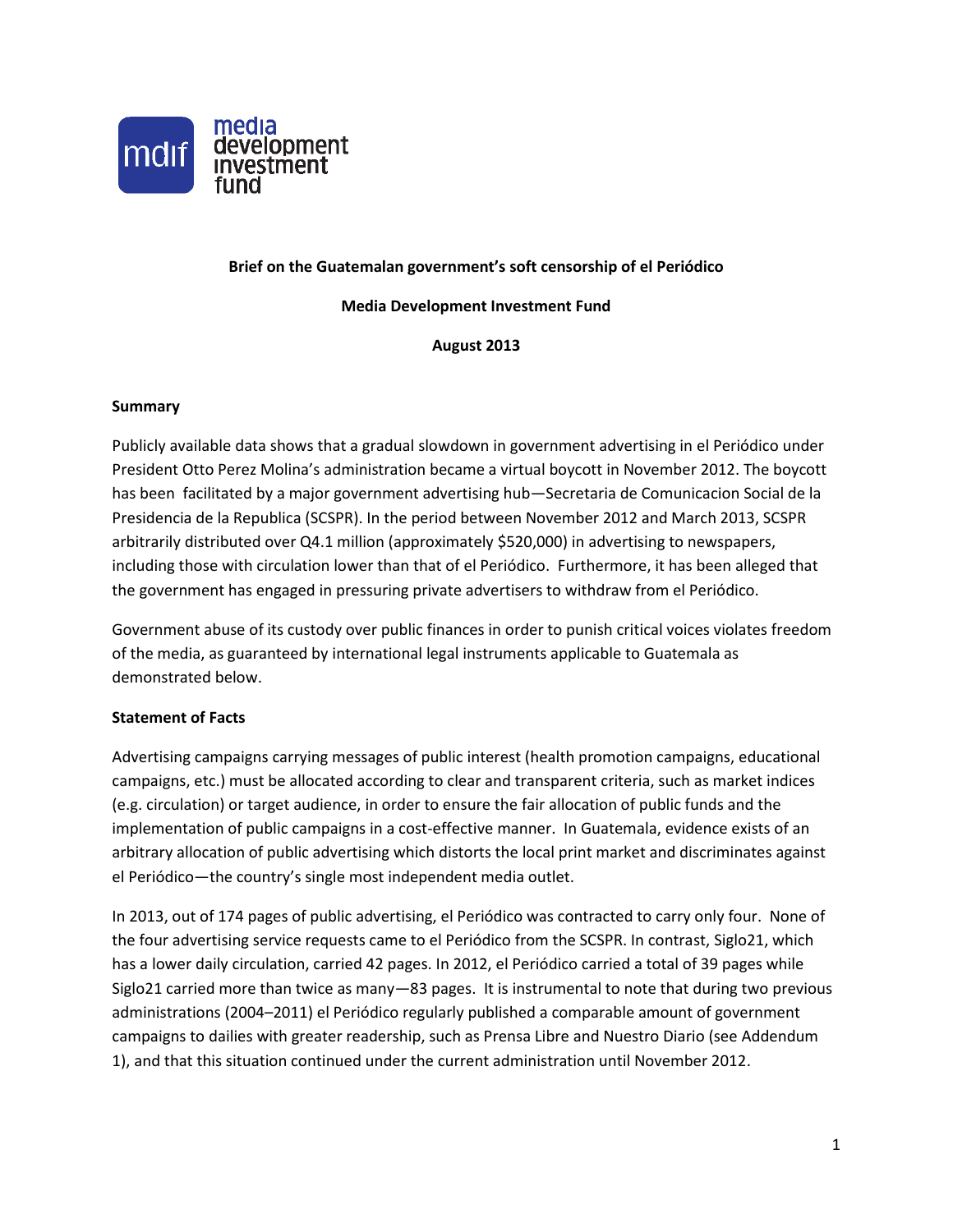Over the course of 2012, the government slowly centralized its public advertising services in the hands of SCSPR. The agency's 2013 strategic plan (available [here\)](http://168.234.200.197/docs/05.%20Plan%20Operativo%20Anual%202013.pdf) published in June 2012 sets out its aim to establish SCSPR as a major link between the media and the government, with its main goal being to inform the population about "government plans and its advances" – a political campaign strategy that is a far cry from promoting public interest information:

*"The Secretariat of Social Communication of the Presidency is established as the link between the Social Communication media and the Government of the Republic of Guatemala, having the main goal to inform the Population about Plans of the Government and its advances."*

While in the period between January – April 2012 the agency allocated as little as \$3,945.33 in government advertising spending, between November 2012 and March 2013 it distributed over \$520,000. The increase in SCSPR responsibilities in the public advertising domain coincided with an abrupt withdrawal of government advertising from el Periódico and a slowdown in advertising by ministries and other executive branch institutions. The last direct service request el Periódico received was in early October 2012, with the agency not granting el Periódico a single campaign since then (see [here](http://168.234.200.197/leyscspr.php?tipo=27) for more information, also see Addendum 2).

In contrast, during the same period, Prensa Libre received a total of Q1,751,449.05 (\$220,308.06). Siglo21 and Al Dia have been jointly engaged via direct sale to carry government campaigns worth Q546,716.25 (\$71,033.49), Nuestro Diario – Q919,228.50 (\$115,626.23), and Publinews – Q458,220.57 (\$57,637.81). Even dailies with significantly lower circulation than that of el Periódico, Diario de Centroamerica and La Hora, were awarded contracts worth Q157,617.80 (\$19,826.14) and Q100,000.00 (\$12,578.62) (see Addendum 2 for more information).

The unlawful practices did not end with the discriminatory allocation of public funds. It has been alleged that the authorities have been pressuring private companies to withdraw their advertising in el Periódico, with the head of SCSPR categorically denying the allegations and calling on el Periódico to back up its claims with proof [\(Knight Center, April 8, 2013\)](https://knightcenter.utexas.edu/blog/00-13573-cyberattack-el-periodico-guatemala-most-recent-long-history-aggressions).

Governments that engage in the selective allocation of state funds to silence independent media are often found to exert pressure on private advertisers as well (see OSIJI/ADC "Price of Silence" report [here](http://www.opensocietyfoundations.org/sites/default/files/silence_20080811.pdf) and CIMA "Soft-Censorship" report [here](http://cima.ned.org/publications/research-reports/soft-censorship-how-governments-around-globe-use-money-manipulate-medi) for further information). This type of political pressure is clandestine in nature, and it is "at the most delinquent end of the spectrum where powerful officials and politicians use raw power and clearly illegal means to buy influence or silence dissent" (Price of Silence, p.22). Media outlets are not able to investigate these forms of sophisticated censure, which necessitate the coordinated efforts of the judiciary and enforcement agencies. For example, in 1987, the Inter-American Commission on Human Rights found that Paraguayan authorities had violated freedom of expression as they allegedly pressured private advertisers not to advertise on a local radio station, which bankrupted the outlet. Based only on allegations of political pressure, the Commission recommended that the government conduct effective and exhaustive investigations of the violations denounced and rigorously apply the most severe sanctions available under the penal code on those responsible, and to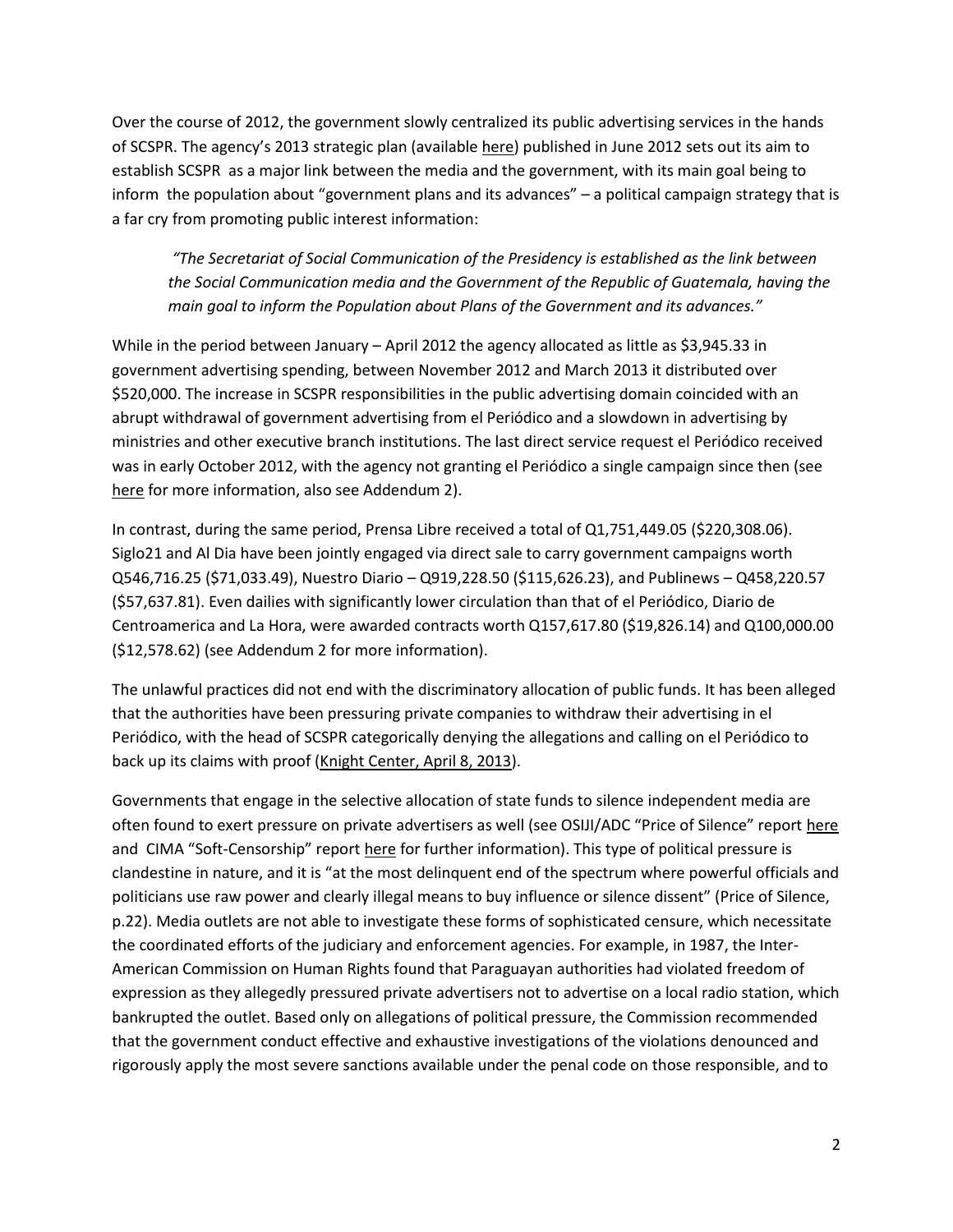equitably indemnify the company and employees for the losses that may have occurred as a result of bankruptcy owing to the illegal interference [\(Humberto Rubin v. Paraguay\)](http://www.cidh.oas.org/annualrep/86.87eng/Paraguay9642.htm).

# **International Standards**

The selective allocation of public funds to punish critical voices clearly amounts to a violation of freedom of the media, as guaranteed by international legal instruments applicable to Guatemala [\(ICCPR,](http://www.google.com/url?sa=t&rct=j&q=&esrc=s&source=web&cd=3&sqi=2&ved=0CDwQFjAC&url=http%3A%2F%2Ftreaties.un.org%2Fdoc%2FPublication%2FUNTS%2FVolume%2520999%2Fvolume-999-I-14668-English.pdf&ei=YES_Ucq0L8Hm0gGjnICwDA&usg=AFQjCNHQAB_x9lCaOLwfnai0-5a_K67yoQ&bvm=bv.47883778,d.dmQ) article 19, an[d the American Convention on Human Rights,](http://www.oas.org/dil/treaties_B-32_American_Convention_on_Human_Rights.pdf) article 13). The United Nations Committee on Civil and Political Rights in its General Comment no 34, while providing for the official interpretation of article 19 of the ICCPR, held that:

*"Care must be taken to ensure that systems of government subsidy to media outlets and the placing of government advertisements are not employed to the effect of impeding freedom of expression." (*[UN CCPR, General Comment no. 34,](http://www2.ohchr.org/english/bodies/hrc/docs/GC34.pdf) item 41).

Discriminatory government advertising practices can have a chilling effect on freedom of expression, and thus have been closely monitored by many international and regional human rights mechanisms. For example, in 2010, the [UN, OSCE and OAS Special Rapporteurs on freedom of expression](http://www.osce.org/fom/41439) identified the abuse of state advertising among the primary challenges to freedom of expression. Earlier, in 2002, the Rapporteurs warned that:

"*governments and public bodies should never abuse their custody over public finances to try to influence the content of media reporting*" ([2002 Joint Declaration\)](http://www.osce.org/fom/39838)*.*

States have a duty to adopt specific rules on public advertising at each level of government, which must rest on the principles of public interest, transparency, accountability, non-discrimination, efficiency and the good use of public funds [\(Principles of Freedom of Expression and Advertising](http://www.oas.org/en/iachr/expression/docs/publications/ADVERTISING%20PRINCIPLES%202012%2005%2007%20reduce.pdf)*, hereinafter PFEA,* tem 36 and 39). Guatemala has no sector-specific legislation that is required to reduce the discriminatory or arbitrary earmarking of public funds. However, a lack of national laws is not an excuse but is evidence of partial and ineffective state compliance with international obligations:

*"Insufficiently precise laws and unacceptable discretionary powers constitute freedom of expression violations. [When] laws pertaining to allocation of official publicity are unclear or leave decisions to the discretion of public officials (…) there exists a legal framework contrary to freedom of expression" (PFEA, item 33)* 

Court precedents prohibiting and declaring unlawful selective government advertising practices serve as a secondary source of international law, in accordance with article 38 of the Statute of ICJ. Notable cases include Argentina, whose Supreme Court ruled that withdrawal of advertising in retaliation for critical media coverage constitutes a violation of freedom of expression (se[e here,](http://www.opensocietyfoundations.org/sites/default/files/silence_20080811.pdf) page 9, for more information).

In the absence of sector-specific regulation, public announcements in Guatemala are governed by procurement legislation which falls short of ensuring that the international standards applicable to media advertising are met. For example, it allows for the direct purchase (*compra directa*) of advertising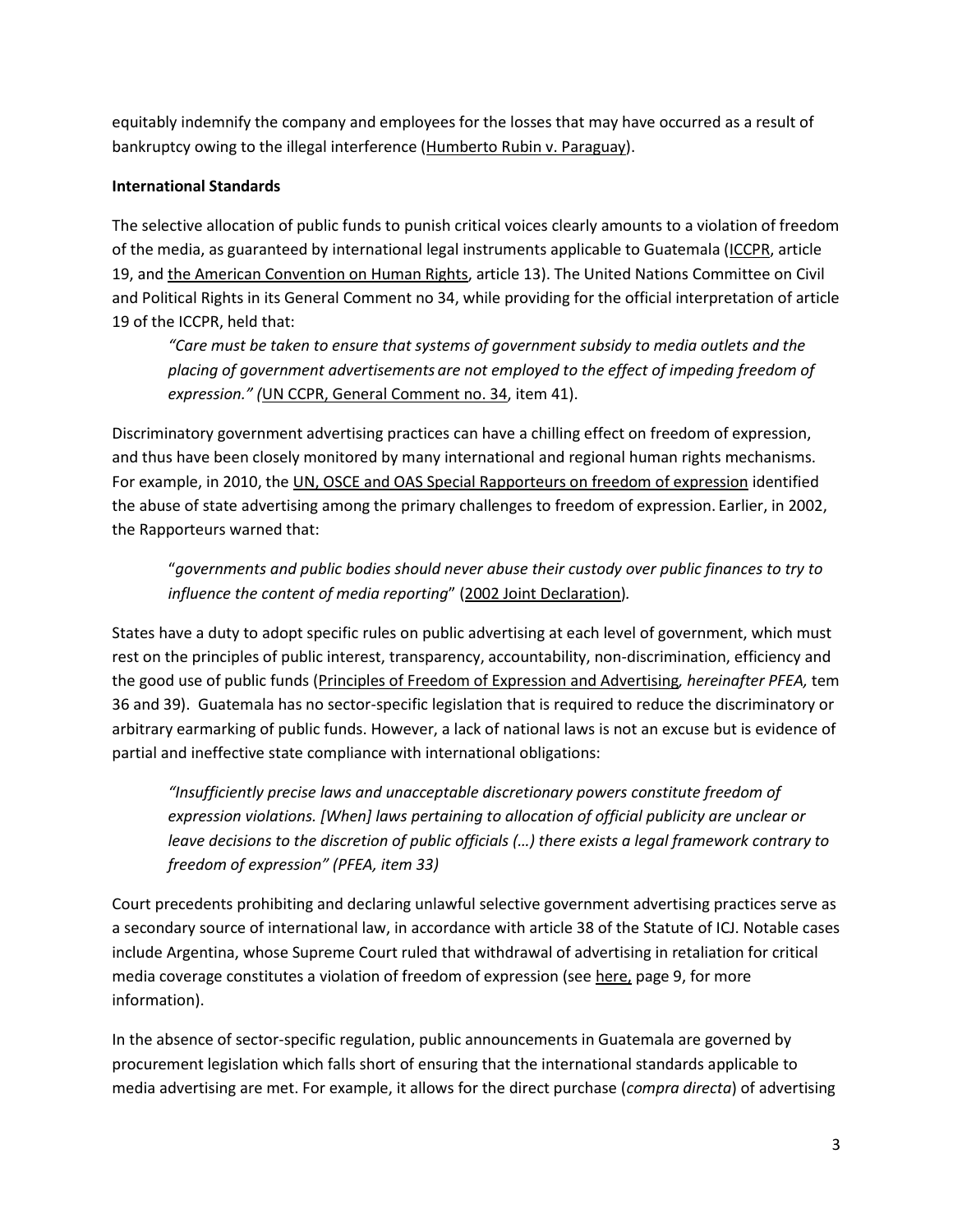services whose estimated value does not exceed [Q.30,000,](http://www.sice.oas.org/investment/NatLeg/GTM/ContratsEstado_s.pdf) leaving only high-worth advertising campaigns to more stringent public tender procedures (*cotizaciones / licitaciones publicas*). In the course of 2013, SCSPR awarded only one such media service contract—to Prensa Libre in the amount of [Q898,614](http://168.234.200.197/docs/10.%20Cotizaciones%20al%2015%20de%20Mayo%202013.pdf) (\$113,000) to carry 30 pages of public advertising. Since November 2012, as much as Q3,2 million (\$400,000) has been fragmented to over 150 individual direct purchases, each of a value falling below the public tender threshold. Prensa Libre, for example, has carried Q800,000 (\$100,000) worth of advertising campaigns in as many as 30 individual, single to two-page campaign requests. The same pattern was followed in the case of Siglo21 and Al Dia, Nuestro Diario and Publinews. Such direct purchases run contrary to Guatemala's international obligations. As a general rule, states must seek to comply with the principle of competitive bidding inherent in government contracting, direct hiring of sole suppliers must only be used in cases of emergency or extreme urgency, and those situations must be defined in order to prevent abuse [\(PFEA](http://www.oas.org/en/iachr/expression/docs/publications/ADVERTISING%20PRINCIPLES%202012%2005%2007%20reduce.pdf) item 61-2).

The choice of a medium for advertising must include and evaluate various factors, including the profile of the campaign's target population, the cost, and the circulation or audience of the respective medium. Such factors must be clearly set forth in the relevant regulations, together with a balancing mechanism that specifies how the different allocation variables are to be weighted, thus reducing the discretion of the participating government employee or body [\(PFEA,](http://www.oas.org/en/iachr/expression/docs/publications/ADVERTISING%20PRINCIPLES%202012%2005%2007%20reduce.pdf) item 52). Audience and circulation measurements must be performed by credible, impartial institutions [\(PFEA,](http://www.oas.org/en/iachr/expression/docs/publications/ADVERTISING%20PRINCIPLES%202012%2005%2007%20reduce.pdf) item 54). There are no such clearly set criteria for media selection and no independent mechanisms that measure circulation of newspapers in Guatemala on a regular basis.

While SCSPR appears to be transparent as it meticulously publishes data on public advertising spending to comply with access to information legislation requirements, the agency falls short of full compliance with international obligations specific to the media sector and public advertising. The procedures that are in place, such as Manual [de Proedimientos de Unidad de Medios de Comunicacion,](http://168.234.200.197/docs/06.%20Manual%20de%20Procedimientos%20Unidad%20de%20Medios%20de%20Comunicacion.pdf) are frivolous, focusing on the division of labor rather than on setting up clear rules to prevent arbitrariness. The agency's strategic plan ([Plan Operativo Anual\)](http://168.234.200.197/docs/05.%20Plan%20Operativo%20Anual%202013.pdf) is a general policy document setting no comprehensive media selection criteria. Partial compliance with access to information standards is perhaps good for the agency image, but its legal effect is empty rhetoric and international standards are rigorous in this respect. They call for pre-established procedures governing the purchase of advertising spots in the media in order to prevent arbitrary decisions, and require that every stage of the contracting process must be made public [\(PFEA,](http://www.oas.org/en/iachr/expression/docs/publications/ADVERTISING%20PRINCIPLES%202012%2005%2007%20reduce.pdf) item 60).

Furthermore, centralizing advertising services in the hands of one agency without setting up an effective and independent oversight mechanism run further risks of arbitrariness. When there is no oversight, no clear set of rules to follow, and no recourse for complaints, the arbitrary allocation of public advertising could go unpunished and the state must provide for an oversight mechanism and appropriate remedies for identifying and disputing illegal allocations of government advertising [\(PFEA,](http://www.oas.org/en/iachr/expression/docs/publications/ADVERTISING%20PRINCIPLES%202012%2005%2007%20reduce.pdf) item 38 and 72).

Even if there is no intention to use public funds to silence opposition media, in countries where public funding constitutes an important part of national advertising revenues, its selective allocation runs a risk of distorting the media market. SCSPR estimated its total public campaign advertising budget for 2013 at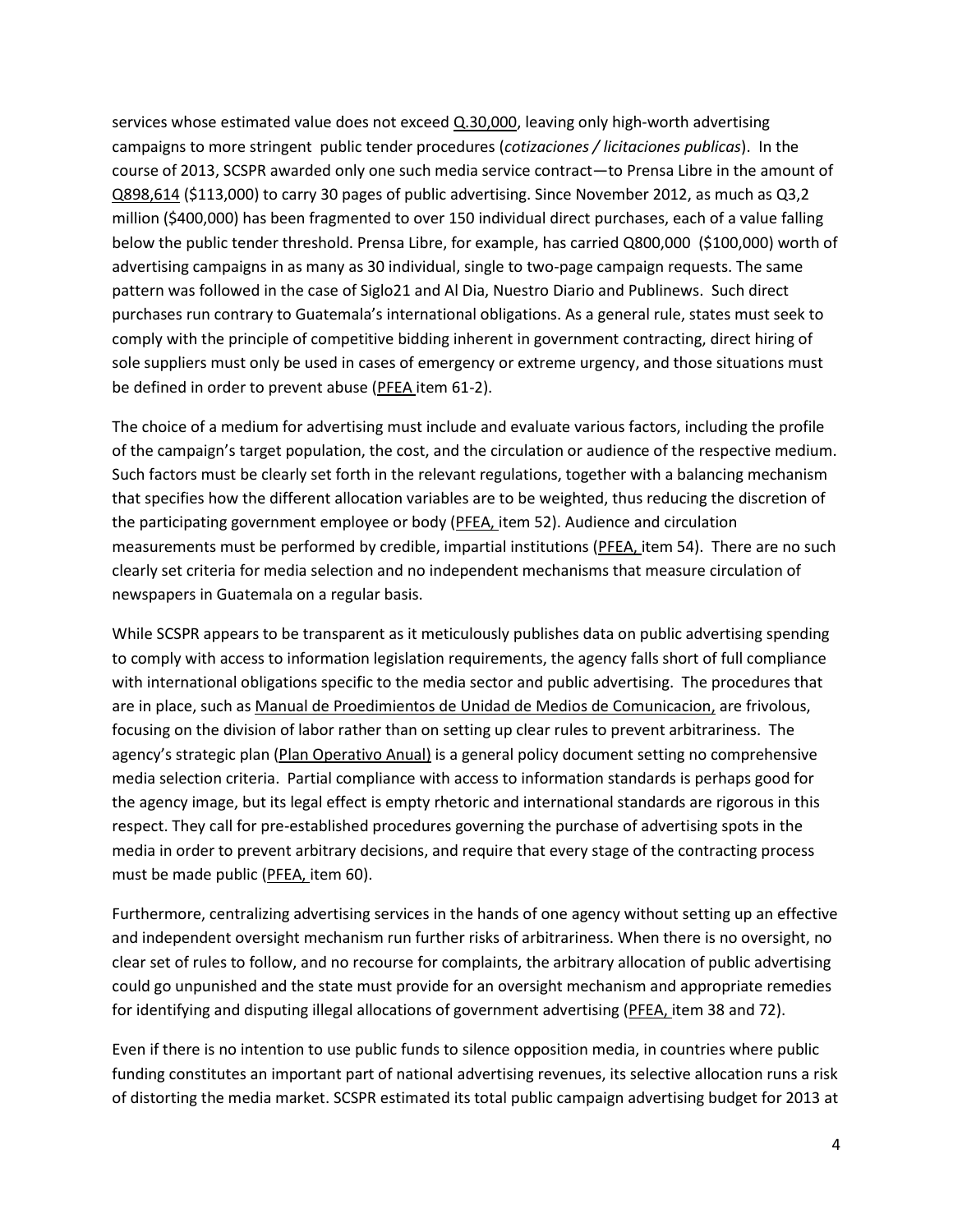[Q35 million](http://168.234.200.197/docs/29.%20Plan%20Anual%20de%20Compras%202013.pdf) (\$4.4 million). While a majority of the funds is expected to be allocated to radio and television campaigns, it is possible to project that the government is likely to allocate a further Q10 million (\$1.2 million) to the print sector this year given that it allocated Q2.28 million just in the first quarter of 2013. This sum represents a significant portion of the total print advertising spending in the country, with the discriminatory and arbitrary allocation of such funds potentially amounting to undue government interference in the media market. The situation is of particular concern given that Guatemala has no anti-trust regulation in place, it is not party to the [WTO Agreement on Government](http://www.wto.org/english/tratop_e/gproc_e/memobs_e.htm)  [Procurement,](http://www.wto.org/english/tratop_e/gproc_e/memobs_e.htm) and the fact that low-value advertising contracts fly below the radar of independent anticompetition mechanisms otherwise available to bidders on government procurement contracts (for example those under the **CAFTA-DR** agreement).

## **Recommendations**

As a mission-driven fund, MDIF has a vested interest in protecting the long-term sustainability and independence of the media companies with which it works. While MDIF continues to closely monitor media and market conditions in Guatemala, we call on its government to take concrete and immediate steps to ensure the fair and non-discriminatory allocation of state funding to the media sector, in particular:

- 1. To immediately cease the advertising boycott of el Periódico.
- 2. To investigate the discriminatory allocation of advertising funds, including allegations of undue political pressure on private advertisers not to publish in el Periódico, and to ensure that those responsible are punished.
- 3. To provide for full compliance with international obligations pertaining to access to information and public advertising, in particular to promptly adopt clear, transparent, fair and nondiscriminatory criteria and sector-specific legislation aligned with international standards, such as [IACHR Principles of Freedom of Expression and Advertising.](http://www.oas.org/en/iachr/expression/docs/publications/ADVERTISING%20PRINCIPLES%202012%2005%2007%20reduce.pdf)
- 4. To ensure that independent procedures and mechanisms are in place to guide the full implementation and enforcement of such sector-specific legislation.
- 5. To ensure that strategy and regulations governing public procurement duly take into account the impact of government advertising on media markets and freedom of the media.

# **Media Development Investment Fund**

37 West 20th Street, Suite 801 New York, NY 10011, USA Tel: (1 212) 807 1304 Fax: (1 212) 807 0540 [mdif@mdif.org](mailto:mdif@mdif.org) [www.mdif.org](http://www.mdif.org/)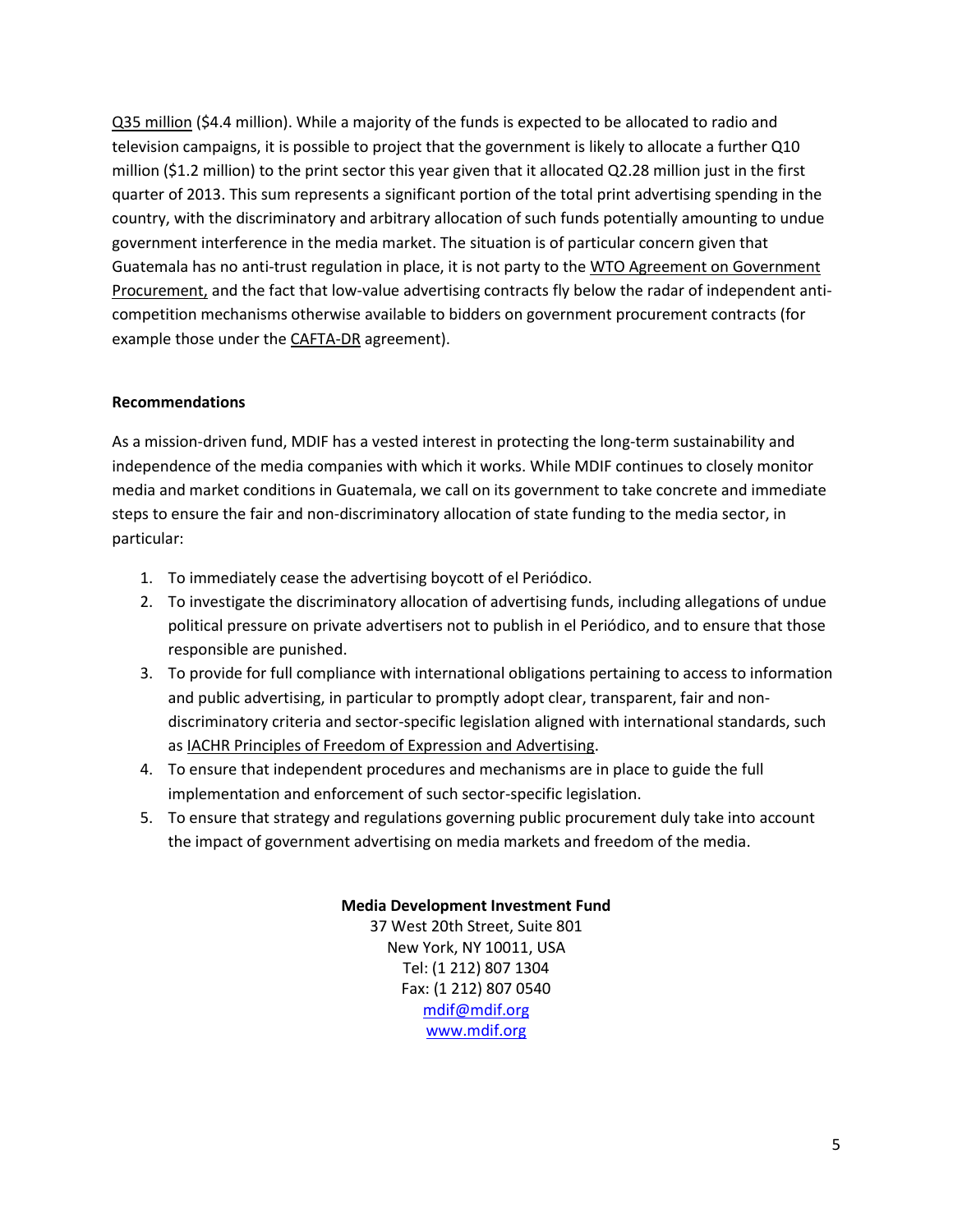# Addendum no. 1.

# Table 1 – government advertising figures 2004-2013

| Allocation of public campaigns<br>- Otto Perez Molina<br>administration   | <b>SIGLO XXI</b> | <b>PRENSA</b><br><b>LIBRE</b> | EL.<br><b>PERIÓDICO</b> | AL DIA    | <b>NUESTRO</b><br><b>DIARIO</b> | <b>PUBLINEWS</b>                             | <b>TOTAL</b> |
|---------------------------------------------------------------------------|------------------|-------------------------------|-------------------------|-----------|---------------------------------|----------------------------------------------|--------------|
| 2013                                                                      | 42 / 24%         | 50 / 29%                      | 4/2%                    | 27 / 15%  | 38 / 22%                        | 14/8%                                        | 174 / 100%   |
| 2012                                                                      | 83/22%           | 102 / 28%                     | 39 / 11%                | 55 / 15%  | 66 / 18%                        | 25/7%                                        | 371 / 100%   |
| Total (Pages / %)                                                         | 124 / 23%        | 152 / 28%                     | 43 / 8%                 | 82 / 15%  | 103 / 19%                       | 40 / 7%                                      | 545 / 100%   |
|                                                                           |                  |                               |                         |           |                                 |                                              |              |
| Allocation of public campaigns<br>- Alvaro Colom administration           | <b>SIGLO XXI</b> | <b>PRENSA</b><br><b>LIBRE</b> | EL.<br><b>PERIÓDICO</b> | AL DIA    | <b>NUESTRO</b><br><b>DIARIO</b> | <b>PUBLINEWS</b>                             | <b>TOTAL</b> |
| 2011                                                                      | 39 / 22%         | 59 / 33%                      | 54 / 30%                | 14 / 8%   | 11/6%                           | 3/1%                                         | 180 / 100%   |
| 2010                                                                      | 73 / 23%         | 64 / 20%                      | 77 / 24%                | 38 / 12%  | 66 / 21%                        | 0/0%                                         | 320 / 100%   |
| 2009                                                                      | 115 / 22%        | 128 / 25%                     | 121/23%                 | 62 / 12%  | 95 / 18%                        | 0/0%                                         | 521 / 100%   |
| 2008                                                                      | 90 / 19%         | 119 / 25%                     | 112 / 23%               | 81 / 17%  | 82 / 17%                        | 0/0%                                         | 483 / 100%   |
| Total (Pages / %)                                                         | 317 / 21%        | 370 / 25%                     | 365 / 24%               | 195 / 13% | 254 / 17%                       | 3/0%                                         | 1,504 / 100% |
|                                                                           |                  |                               |                         |           |                                 |                                              |              |
| <b>Allocation of public</b><br>campaigns - Oscar Berger<br>administration | <b>SIGLO XXI</b> | <b>PRENSA</b><br><b>LIBRE</b> | EL.<br><b>PERIÓDICO</b> | AL DIA    | <b>NUESTRO</b><br><b>DIARIO</b> | <b>PUBLINEWS</b><br>(established<br>in 2011) | <b>TOTAL</b> |
| 2007                                                                      | 181/21%          | 198 / 23%                     | 178 / 21%               | 117 / 14% | 177 / 21%                       | 0%                                           | 851 / 100%   |
| 2006                                                                      | 173 / 18%        | 214 / 22%                     | 262 / 27%               | 133 / 14% | 183 / 19%                       | 0%                                           | 965 / 100%   |
| 2005                                                                      | 252 / 20%        | 199 / 16%                     | 348 / 28%               | 182 / 15% | 254 / 21%                       | 0%                                           | 1,236 / 100% |
| 2004                                                                      | 307 / 33%        | 149 / 16%                     | 347 / 38%               | 45 / 5%   | 75 / 8%                         | 0%                                           | 924 / 100%   |
| Total (Pages / %)                                                         | 914 / 23%        | 759 / 19%                     | 1,135 / 29%             | 478 / 12% | 690 / 17%                       | 0%                                           | 3,975 / 100% |

*Source: El Periódico, calculations are done on the basis of government advertising page count, on file with MDIF*